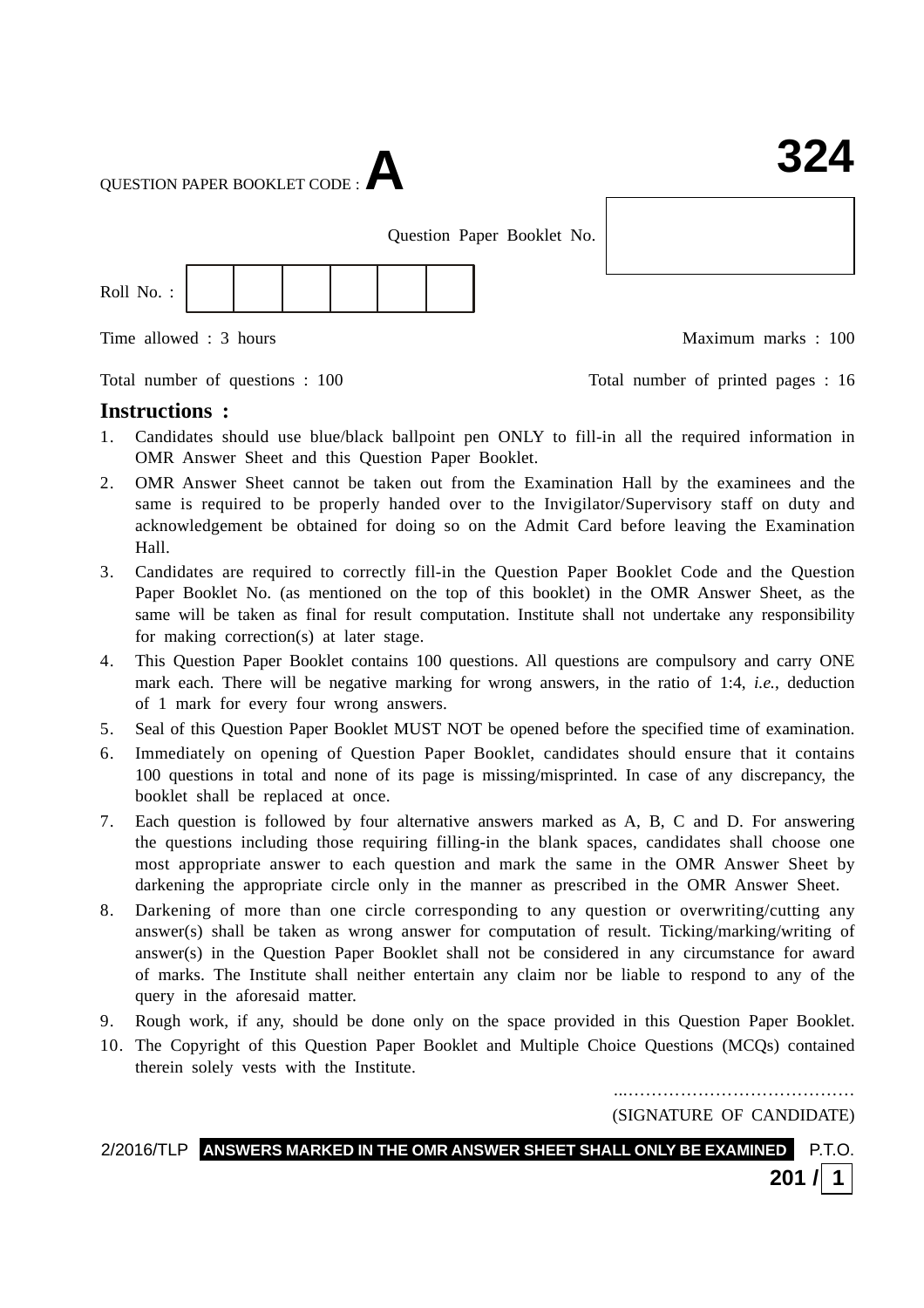## **324**  $\frac{1}{2}$

### *Note : All references to sections mentioned in Part-A of the question paper relate to the Income-tax Act, 1961 and relevant Assessment Year 2016 - 17 unless stated otherwise.*

### **PART–A**

- **1.** Under the Income-tax Act, 1961 the term 'assessee' means a person —
	- (A) Who is an assessee in default
	- (B) From whom tax is due
	- (C) Against whom any proceeding under the Act has been taken
	- (D) All of the above.
- **2.** Normal rates of income-tax are prescribed in the —
	- (A) Income-tax Act, 1961
	- (B) Income-tax Rules, 1962
	- (C) Finance Act of the current year
	- (D) CBDT circulars.
- **3.** A company incorporated outside India having its control and management fully situated in India in the previous year will be treated as —
	- (A) Resident
	- (B) Not ordinarily resident
	- (C) Non-resident
	- (D) None of the above.
- **4.** Tax holiday under section 10AA in respect of newly established units in SEZ is allowed for a total period of —
	- (A) 5 Years
	- (B) 10 Years
	- (C) 15 Years
	- (D) 20 Years.
- **5.** Pawan, employed in Magic Ltd., was eligible for transport allowance of  $\bar{\mathfrak{r}}2,000$ per month to meet his travel expenses from residence to office. He actually incurred ₹1,200 per month towards travel. The amount of travel allowance chargeable to tax as perquisite would be —
	- $(A)$  ₹24,000
	- $(B)$  ₹14,400
	- $(C)$  ₹4,800
	- (D) Nil.
- **6.** An employee of a public limited company received  $\bar{\mathfrak{e}}3,00,000$  as encashment of leave salary at the time of retirement. He has 18 months' leave to his credit at the time of retirement and his average salary for last 10 months is  $\overline{5}24,000$ . The taxable amount of leave encashment would be —
	- $(A)$  ₹2,40,000
	- $(B) \; \bar{=} \; 3,00,000$
	- $(C)$  ₹60,000
	- (D) Nil.
- **7.** Allowances and perquisites allowed to an employee for services outside India are tax free in case of —
	- (A) All types of employees
	- (B) Government employees only
	- (C) Non-government employees only
	- (D) None of the above.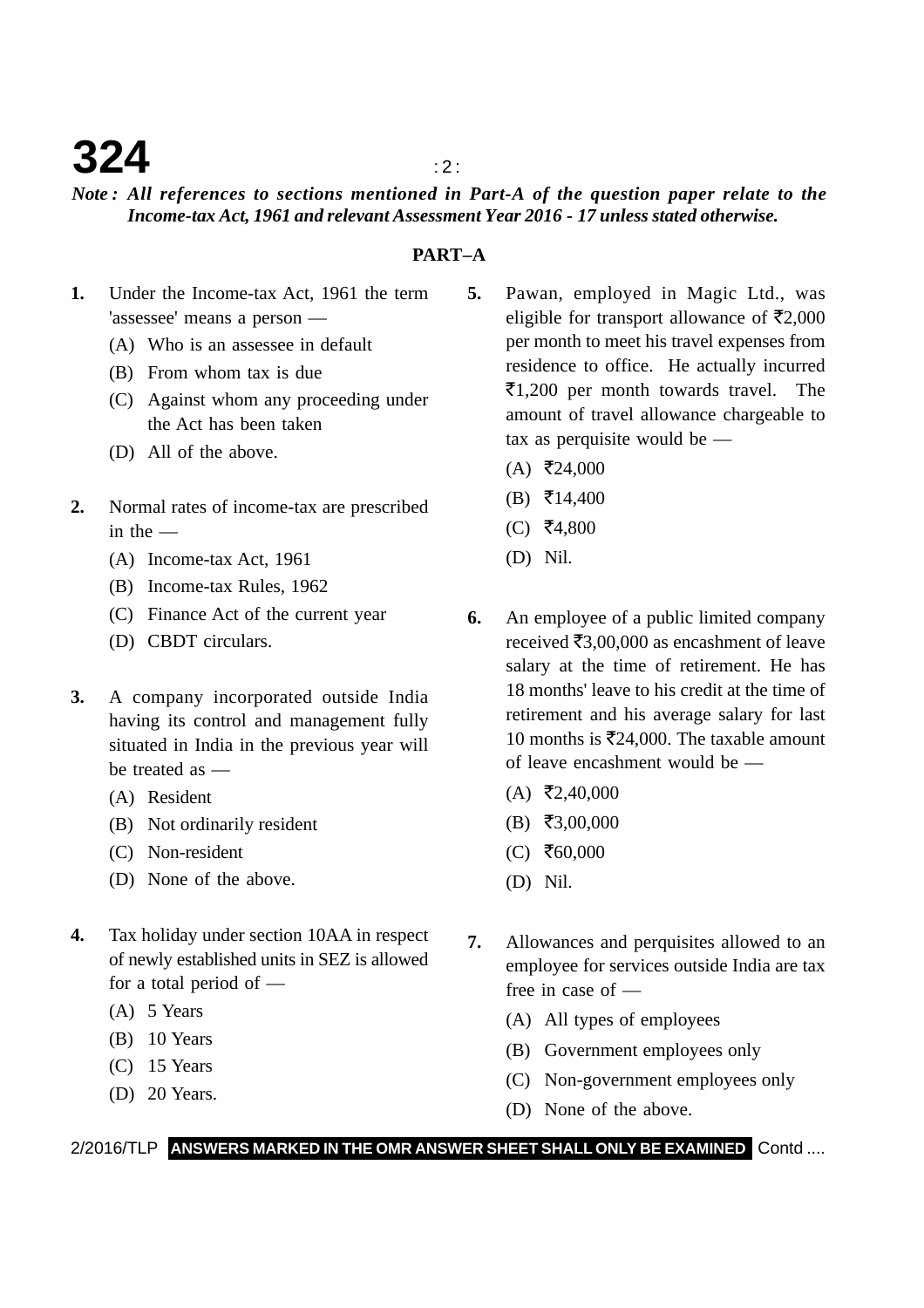- **8.** If an LLP claims deduction under section 35AD, the provisions of Alternate Minimum Tax (AMT) under section 115JC will apply when the adjusted total income exceeds —
	- (A)  $\bar{F}$ 10, *i.e.*, no limit
	- (B)  $\overline{5}10$  lakh
	- (C)  $\overline{\tau}$ 20 lakh
	- (D) ₹3 crore.
- **9.** Rajat purchased a car for his personal use for  $\text{\textless}5,00,000$  in April, 2015 and sold the same for ₹5,50,000 in July, 2015. The taxable capital gains would be —
	- (A) Nil
	- $(B)$  ₹5,50,000
	- $(C)$  ₹50,000
	- $(D) \; \bar{=}4,00,000$
- **10.** A company incurred capital expenditure on scientific research *viz*., (i) land  $\bar{z}$  lakh; (ii) building  $\bar{x}$ 10 lakh; and (iii) equipments ₹7 lakh. The amount of expenditure eligible for deduction under section 35 would be —
	- $(A)$  ₹22 lakh
	- (B)  $\overline{5}$ 17 lakh
	- (C) ₹15 lakh
	- (D) ₹5 lakh.
- **11.** A lady received gifts worth  $\bar{\mathbf{z}}$ 1,00,000 from her relatives as defined under the Incometax Act, 1961 and  $\text{\textsterling}60,000$  from her office colleagues on her marriage anniversary. The taxable amount of gifts would be —
	- $(A)$  ₹1,60,000
	- $(B) \; \bar{=} \; 60,000$
	- $(C)$  ₹10,000
	- $(D) \ \overline{\mathbf{5}}1,10,000$
- **12.** Which of the following is not deductible while calculating taxable income from business —
	- (A) Sales tax
	- (B) Income-tax
	- (C) Customs duty
	- (D) Local taxes.
- **13.** Swan (Pvt.) Ltd. acquired machinery for ₹5,75,000 which included excise duty of ₹75,000 eligible for CENVAT credit. It borrowed  $\overline{\epsilon}3,00,000$  from a bank for purchase of the said machine. Interest on the bank loan upto the date of usage of machine was ascertained as  $\bar{\mathfrak{Z}}25,000$ . The machine was put to use from 15th September, 2015. Assume the rate of depreciation at 15%. The eligible amount of depreciation will be —
	- $(A)$  ₹90,000
	- $(B)$  ₹78,750
	- $(C)$  ₹86,250
	- $(D)$  ₹75,000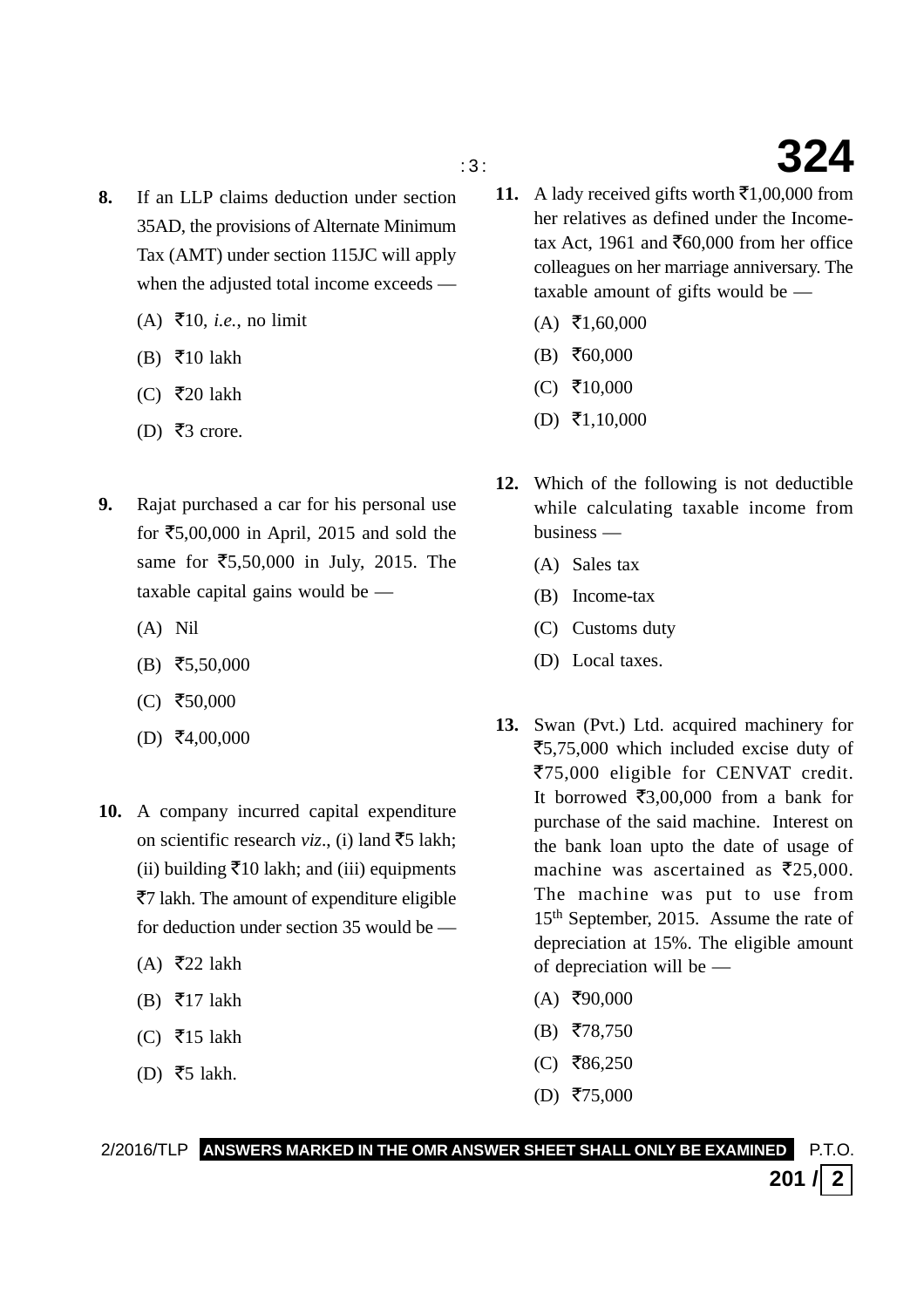# **324**  $\frac{4}{4}$

- **14.** A company has provided laptop worth ₹50,000 to its employee for official as well as personal purposes. The taxable amount of perquisite will be —
	- $(A)$  ₹5,000
	- $(B)$  ₹25,000
	- $(C)$  ₹10,000
	- (D) Nil.
- **15.** Ritesh, an Indian citizen, left India for U.K. on 1<sup>st</sup> September, 2015 to take up a job there. His residential status for the assessment year 2016-17 would be —
	- (A) Resident and ordinarily resident
	- (B) Not ordinarily resident
	- (C) Non-resident
	- (D) None of the above.
- **16.** Arul Industries got waiver of value added tax (VAT) of  $\bar{\mathfrak{Z}}2,20,000$  for the financial year 2015-16. The amount of waiver is —
	- (A) Exempt income
	- (B) Capital receipt
	- (C) Revenue receipt
	- (D) None of the above.
- **17.** Satish brought into India, in the previous year, past untaxed income which was earned in U.K. The income will be taxable if Satish is —
	- (A) An ordinarily resident
	- (B) A not-ordinarily resident
	- (C) A non-resident
	- (D) None of the above.
- **18.** As per section 35DDA, total expenditure in a voluntary retirement scheme is deductible in —
	- (A) 5 Equal installments
	- (B) 10 Equal installments
	- (C) 2 Equal installments
	- (D) The same year.
- 19. Amit received  $\overline{570,000}$  being winnings from lottery after deduction of tax at source. His gross winnings from lottery to be included in the total income is —
	- (A) Nil
	- $(B) \ \overline{5}1,00,000$
	- $(C)$  ₹70,000
	- $(D)$  ₹30,000
- **20.** Any capital expenditure incurred on acquiring telecom license is deductible in —
	- (A) 5 Equal installments
	- (B) 10 Equal installments
	- (C) 15 Equal installments
	- (D) Equally over the period of the license.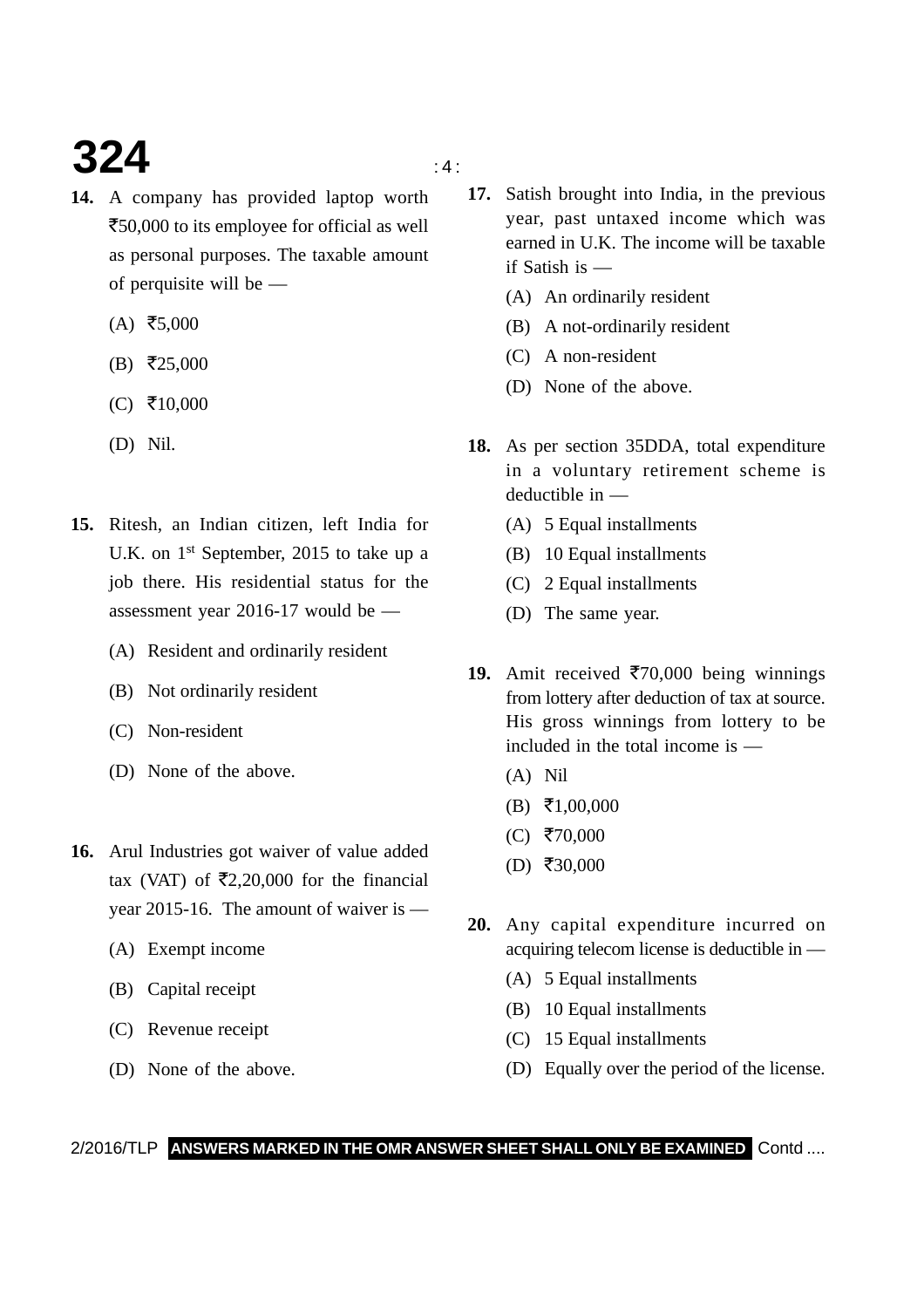- **21.** If there is an apparent error in the intimation dated  $11<sup>th</sup>$  June, 2016 issued under section 143(1), the time-limit for filing application for rectification under section 154 is available up to —
	- (A) 31st March, 2020
	- (B) 31st March, 2021
	- (C) 31st March, 2017
	- (D) 31st October, 2016.
- **22.** When an advance ruling is obtained, it is applicable to —
	- (A) All assessees
	- (B) The applicant who sought it
	- (C) Those notified
	- (D) None of the above.
- **23.** Provisions of section 115JB are applicable in case of —
	- (A) Domestic companies only
	- (B) Foreign companies only
	- (C) All companies
	- (D) Closely held companies.
- **24.** Assessees who are eligible to approach Dispute Resolution Panel regardless of the transfer pricing adjustment are —
	- (A) Co-operative societies
	- (B) Foreign companies
	- (C) Domestic companies
	- (D) Firms and LLPs.
- **25.** Penalty for failure to collect tax at source, as a percentage of tax to be collected is —
	- (A) 25%
	- (B) 100%
	- (C) 75%
	- (D) 50%.
- **26.** Loss from speculation business is eligible for carry forward of loss for a period of —
	- (A) 4 Years
	- (B) 6 Years
	- (C) 8 Years
	- (D) 12 Years.
- **27.** A survey is conducted in the premises of the assessee and assessments are reopened for some assessment years. An application for settlement could be made to the Settlement Commission when the additional amount of income-tax payable on the income disclosed in the application exceeds —
	- (A) ₹50 lakh
	- (B) ₹25 lakh
	- (C)  $\overline{\xi}$ 10 lakh
	- $(D)$  ₹100 lakh.
- **28.** Income of a non-resident from shipping business in India is computed at the rate  $of -$ 
	- (A) 5%
	- (B) 7.5%
	- (C) 10%
	- (D) 30%.

### 2/2016/TLP **ANSWERS MARKED IN THE OMR ANSWER SHEET SHALL ONLY BE EXAMINED** P.T.O.

## : 5 : **324**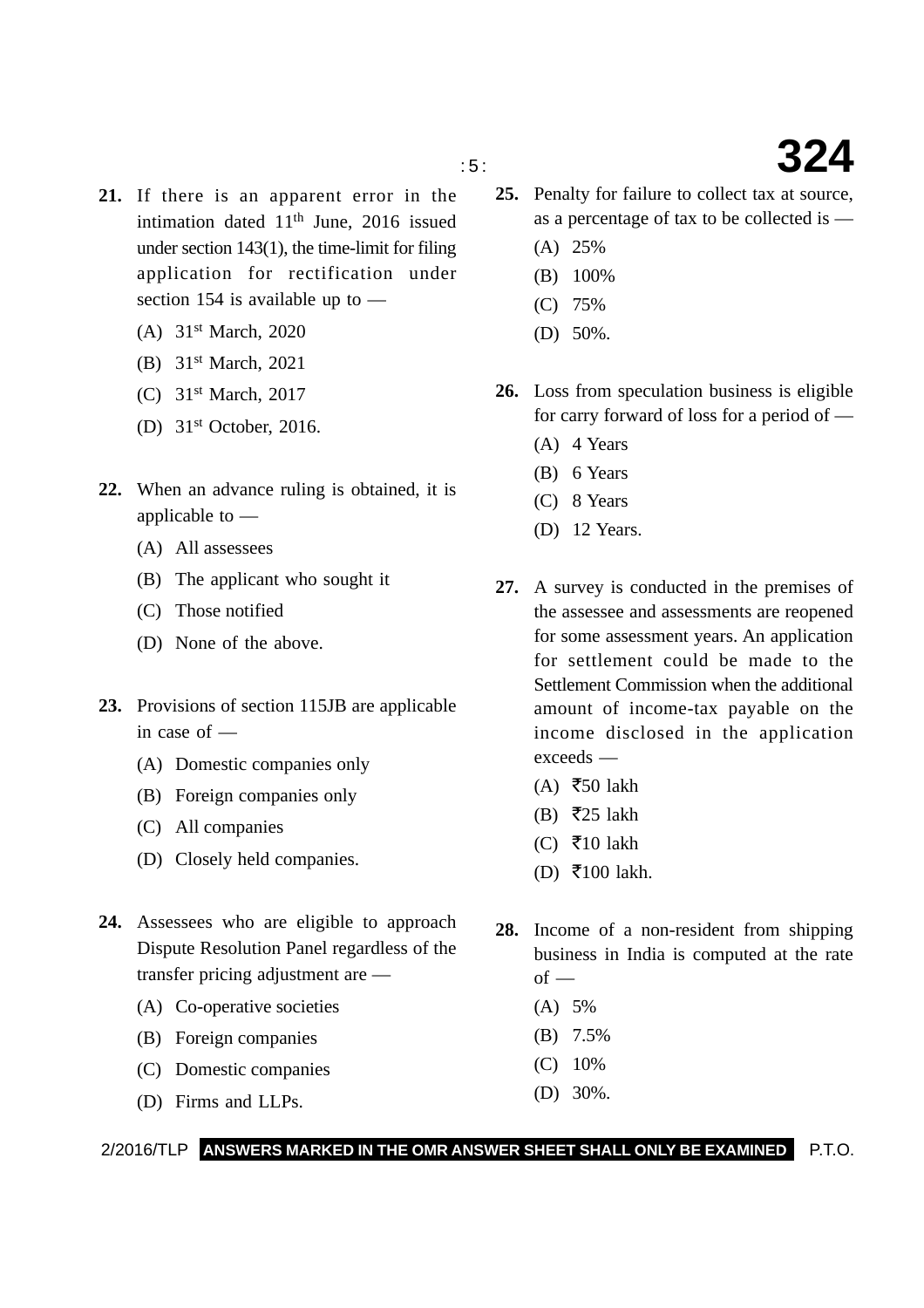# **324** is a set of  $\mathbf{S}$

- **29.** When an assessee has paid advance tax more than the tax due on the returned income and the return is filed before the 'due date' specified in section 139(1), the refund amount is eligible for interest @ —
	- (A) 12% per annum
	- (B) 6% per annum
	- (C) 9% per annum
	- (D) 8% per annum.
- **30.** The liability to deduct tax at source on insurance commission will arise when the commission paid or payable to an agent for the year exceeds —
	- $(A)$  ₹5,000
	- $(B) \ \overline{5}10,000$
	- $(C)$  ₹15,000
	- $(D)$  ₹20,000
- **31.** Dividend distribution tax under section 115-O is payable by  $-$ 
	- (A) Domestic companies only
	- (B) Foreign companies only
	- (C) Both domestic and foreign companies
	- (D) None of the above.
- **32.** The monetary limit for aggregate transactions between two enterprises to fall in the category of specified domestic transaction is —
	- (A) ₹5 crore
	- (B) ₹3 crore
	- (C) ₹20 crore
	- $(D)$  ₹25 crore.
- 
- **33.** No loss can be set-off against
	- (A) Income from salaries
	- (B) Income from house property
	- (C) Income from capital gains
	- (D) Winnings from lotteries, *etc*.
- **34.** Varun incurred medical expenditure of -12,000 towards cataract surgery of his mother (aged 70 years). She also underwent a minor surgery for which he incurred an expenditure of  $\overline{\mathfrak{Z}}26,000$ . Deduction under section 80D will be —
	- $(A)$  ₹30,000
	- $(B) \t{5}12,000$
	- $(C)$  ₹25,000
	- $(D)$  ₹38,000
- **35.** A charitable trust registered under section 12AA has gross receipts of  $\overline{5}40$  lakh. It spent ₹28 lakh towards its objects. The total income of the trust chargeable to income-tax would be —
	- (A) Nil
	- $(B)$  ₹12 lakh
	- (C) ₹6 lakh
	- (D) ₹2 lakh.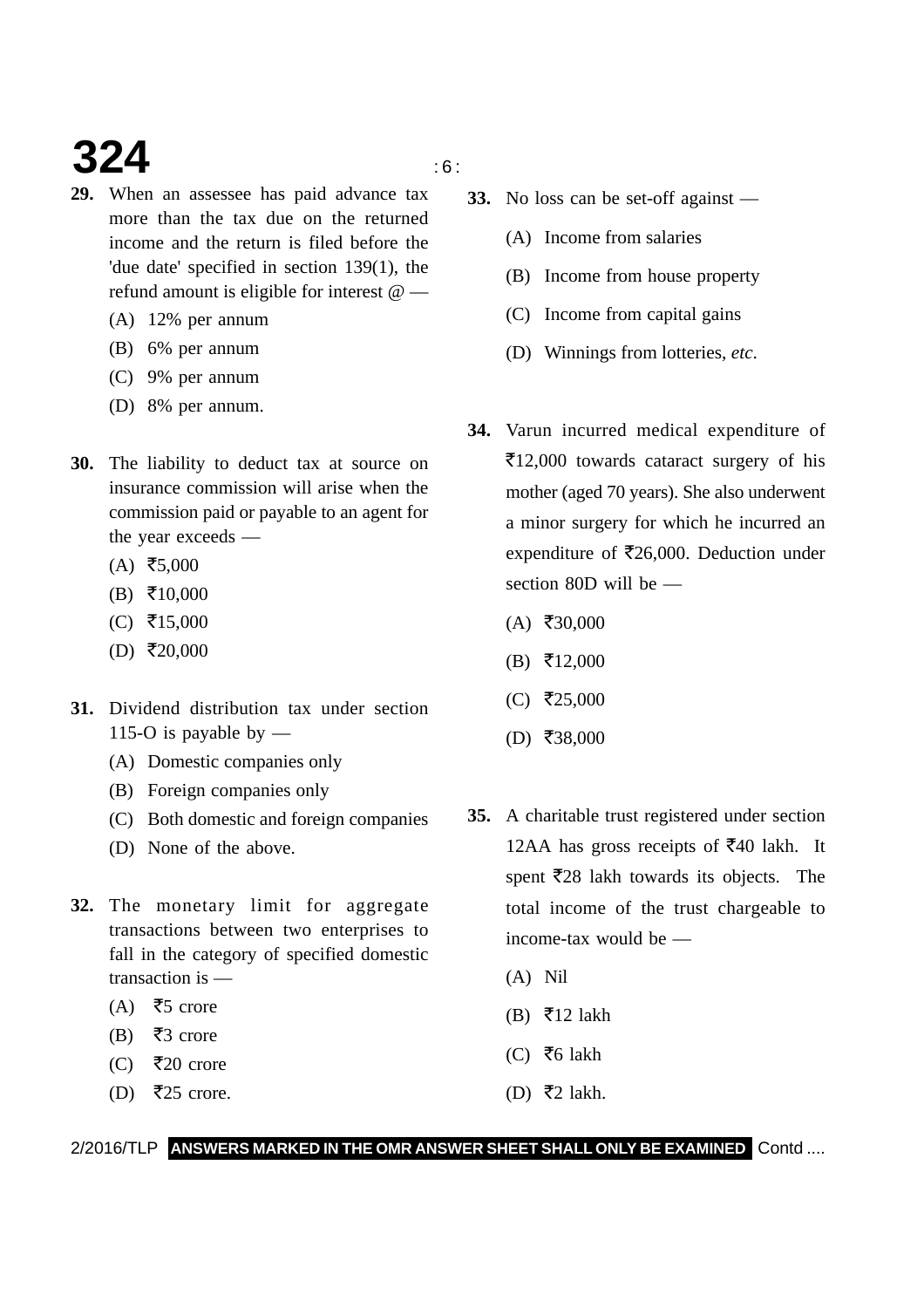- 
- **36.** If a person responsible for deduction of tax at source, after deduction, fails to deposit the same into the Government treasury, he will be liable to pay interest @ —
	- (A) 1% per month or part of the month
	- (B) 1.5% per month or part of the month
	- (C) 2% per month or part of the month
	- (D) 15% per annum.
- **37.** When an assessee fails to furnish any information relating to a specified domestic transaction, the quantum of penalty as a percentage of value of the transaction would be —
	- (A) 2%
	- (B) 1%
	- (C) 5%
	- (D) 3%.
- **38.** An advance pricing agreement shall not be valid for more than —
	- (A) 3 Years
	- (B) 5 Years
	- (C) 4 Years
	- (D) 7 Years.
- **39.** The order of revision passed by Commissioner under section 264 is —
	- (A) Appealable before Commissioner (Appeals)
	- (B) Appealable before Appellate Tribunal
	- (C) Appealable before High Court
	- (D) Not appealable.
- **40.** Deduction available under section 80GG in respect of rent paid cannot be more than —
	- (A) ₹6,000 per month
	- (B) ₹5,000 per month
	- (C) ₹2,000 per month
	- $(D)$  ₹10,000 per month.
- **41.** The amount of depreciation not absorbed in the same year can be carried forward —
	- (A) For a period of 4 years
	- (B) For a period of 8 years
	- (C) For a period of 6 years
	- (D) Indefinitely.
- **42.** The liability to pay interest under section 234B would arise when the advance tax *plus* TDS / TCS to the credit of the assessee is less than —
	- (A) 75% of the assessed tax
	- (B) 90% of the assessed tax
	- (C) 60% of the assessed tax
	- (D) 100% of the assessed tax.

# : 7 : **324**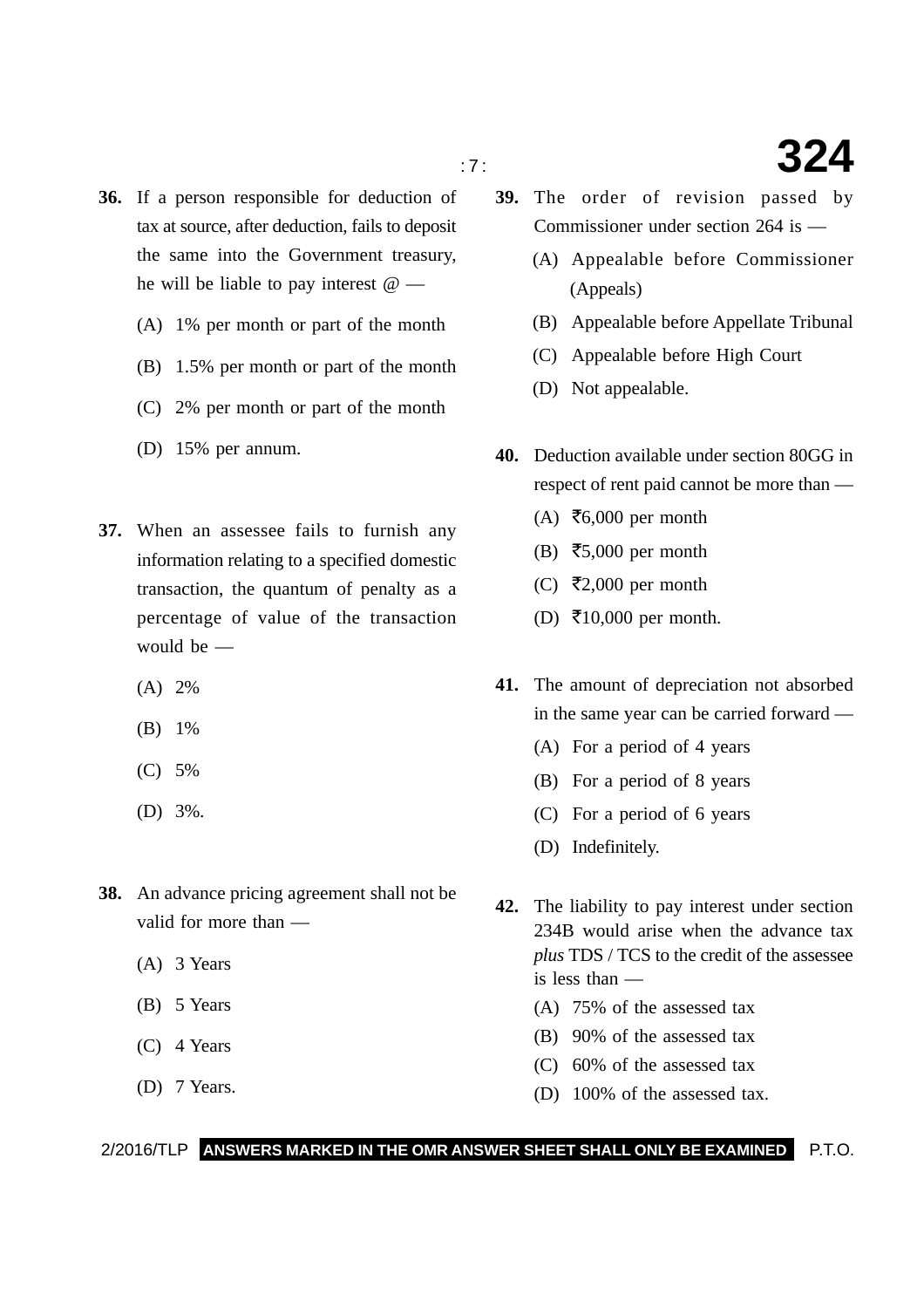# **324**  $\frac{1}{8}$

- **43.** A senior citizen is not liable for advance tax, if he does not get any income from —
	- (A) Interest or securities
	- (B) Capital gains
	- (C) Profit and gains from business or profession
	- (D) All of the above.
- **44.** Loss from speculation business can be set-off against —
	- (A) Income from salaries
	- (B) Income from house property
	- (C) Income from speculation business only
	- (D) Any head of income.
- **45.** When an employee makes premature withdrawal from employees' provident fund account, the requirement for tax deduction is attracted when the quantum of withdrawal exceeds —
	- $(A) \space \overline{\mathbf{5}}10,000$
	- $(B) \; \bar{=} \; 40,000$
	- $(C)$  ₹30,000
	- (D) None of the above.
- **46.** Quoting of PAN is not necessary in the case of —
	- (A) Purchase of immovable property valued at ₹50 lakh
	- (B) Payment of hotel bills ₹20,000
	- (C) Deposit of ₹75,000 into bank in a day
	- (D) Payment of  $\overline{55,00,000}$  for purchase of shares of a company.
- **47.** Any party which is aggrieved by an order passed by the Appellate Tribunal may file an appeal to High Court within —
	- (A) 30 Days
	- (B) 60 Days
	- (C) 90 Days
	- (D) 120 Days.
- **48.** A registered trade union earned  $\bar{\mathbf{z}}$ 1,00,000 by way of interest on bank deposits and ₹1,80,000 by way of rent from let-out of its premises. Total income of the trade union chargeable to tax would be —
	- $(A)$  ₹2,24,000
	- $(B)$  ₹2,80,000
	- $(C)$  ₹1,80,000
	- (D) Nil.
- **49.** The last date for filing return by a company which is required to furnish a report referred to in section 92E is —
	- (A)  $31<sup>st</sup>$  July of the relevant assessment year
	- (B) 30th September of the relevant assessment year
	- (C) 30th November of the relevant assessment year
	- (D) 31st December of the relevant assessment year.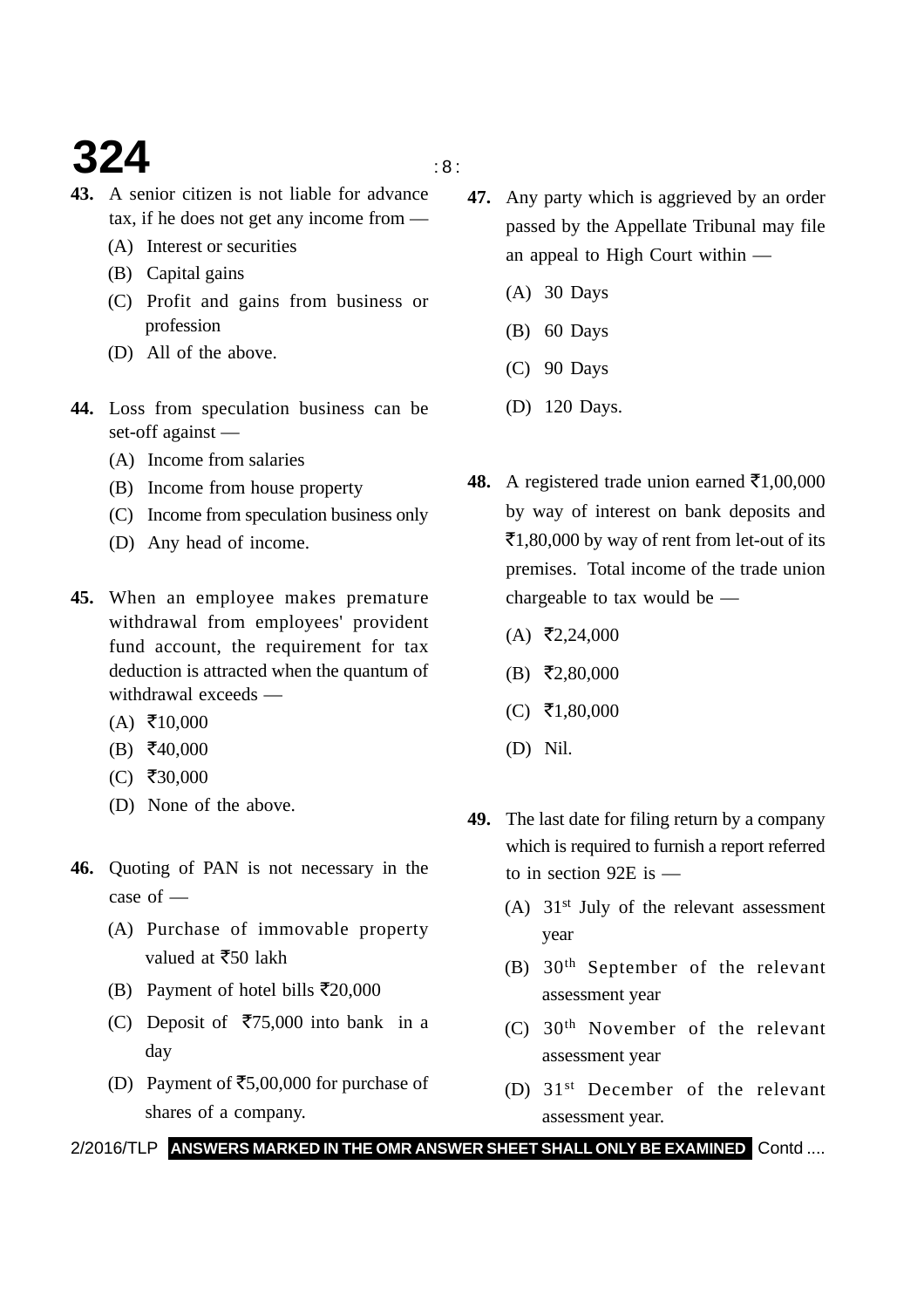- **50.** Payment of advance tax on or before due date is termed as —
	- (A) Tax planning
	- (B) Tax management
	- (C) Tax avoidance
	- (D) None of the above.
- **51.** Varun Ltd. paid fees for technical services of  $\bar{z}$ 6 lakh but omitted to deduct tax at source and such omission continued till the 'due date' for filing the return of income specified in section 139(1). The amount of expenditure liable for disallowance would be —
	- $(A) \space \overline{\mathbf{5}}1,80,000$
	- $(B) \; \bar{=} \; 6,00,000$
	- $(C)$  ₹1,20,000
	- (D) Nil.
- **52.** Revision of an order which is prejudicial to the revenue is made under —
	- (A) Section 264
	- (B) Section 260
	- (C) Section 263
	- (D) Section 262.
- **53.** Two enterprises will be said to be associated if one enterprise holds voting rights in other enterprise of at least —
	- (A) 25%
	- (B) 51%
	- (C) 26%
	- (D) 30%.
- **54.** As per section 271A, failure to keep, maintain or retain books of account would attract penalty of —
	- $(A) \space \overline{\mathbf{5}}10,000$
	- $(B) \ \overline{5}1,00,000$
	- $(C)$  ₹2,000
	- $(D)$  ₹25,000
- **55.** Mrs. Rose derives  $\overline{5,40,000}$  by way of income from sale of coffee grown and manufactured in India. The income chargeable to income-tax would be —
	- $(A)$  50%, *i.e.*,  $\overline{5}2,70,000$
	- $(B)$  25%, *i.e.*,  $\overline{\xi}$ 1,35,000
	- (C)  $40\%, i.e., ₹2,16,000$
	- (D) 60%, *i.e.*, ₹3,24,000
- **56.** An Indian company having 30% voting power in a foreign company received dividend of  $\bar{\mathfrak{Z}}10$  lakh from the foreign company. The dividend so received by the Indian company is —
	- (A) Exempt
	- (B) Taxable @ 15%
	- (C) Taxable at the regular rates
	- (D) Taxable @ 20%.

## **324**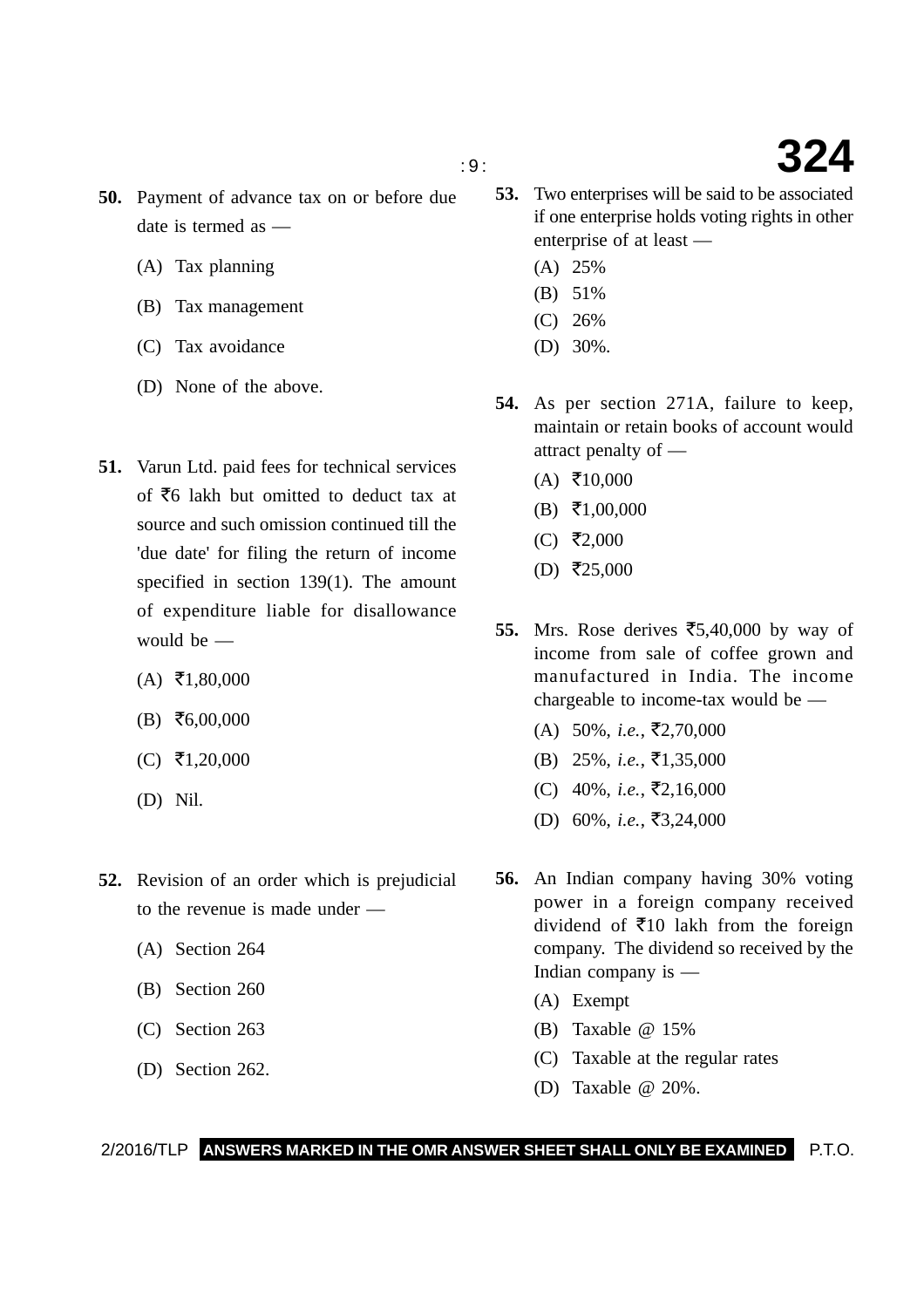# **324**  $\frac{10}{10}$

- **57.** Cost of acquisition of securities held with depository is to be computed by —
	- (A) Average cost method
	- (B) First in first out (FIFO) method
	- (C) Last in first out (LIFO) method
	- (D) Weighted average cost method.
- **58.** Unabsorbed loss from house property can be carried forward for —
	- (A) 4 Years
	- (B) 8 Years
	- (C) Indefinite period
	- (D) Can not be carried forward.
- **59.** Under section 80QQB, the maximum deduction in respect of royalty is allowed upto —
	- $(A) \ \overline{5}1,00,000$
	- $(B) \quad \overline{5}1,50,000$
	- $(C)$  ₹2,50,000
	- $(D)$  ₹3,00,000
- **60.** A company acquired a motor car for ₹8 lakh on 30<sup>th</sup> June, 2014. It sold the said motor car to its employee, Jayant, for ₹6 lakh on 10<sup>th</sup> June, 2015. The company claimed depreciation @ 15% for the year ended 31st March, 2015. The perquisite value in the hands of Jayant on sale of motor car would be —
	- $(A)$  ₹80,000
	- (B) Nil
	- $(C)$  ₹2,00,000
	- $(D) \ \overline{\mathbf{5}}1,40,000$
- **61.** A partnership firm has net profit of ₹6,20,000 before deducting interest on capital to partners @ 15% of  $\bar{\tau}$ 1,50,000 and working partner salary of  $\bar{\epsilon}$ 1,80,000 (as per the deed of partnership). The total income of the firm chargeable to tax would be —
	- $(A) \ \overline{5}1,10,000$
	- $(B)$  ₹3,20,000
	- $(C)$  ₹2,90,000
	- $(D) \ \overline{\mathbf{5}}1,00,000$
- **62.** One of the benefits of advance pricing agreement is —
	- (A) Minimum tax
	- (B) Certainty in tax liability
	- (C) Exemption from tax
	- (D) Exemption from penalty.
- **63.** An amount upto a maximum of  $\bar{\mathfrak{Z}}10,000$  is deductible under section 80TTA from the gross total income of —
	- (A) Individual only
	- (B) HUF and individual only
	- (C) Company only
	- (D) All assessees.
- **64.** A member of Parliament received  $\bar{\mathbf{z}}$ 1,50,000 per month as salary and  $\bar{c}4,50,000$  as daily allowances during previous year 2015-16. The taxable amount will be —
	- (A) Salary ₹18,00,000
	- (B) Income from profession  $\overline{\mathfrak{Z}}22,50,000$
	- (C) Income from other sources ₹18,00,000
	- (D) Nil.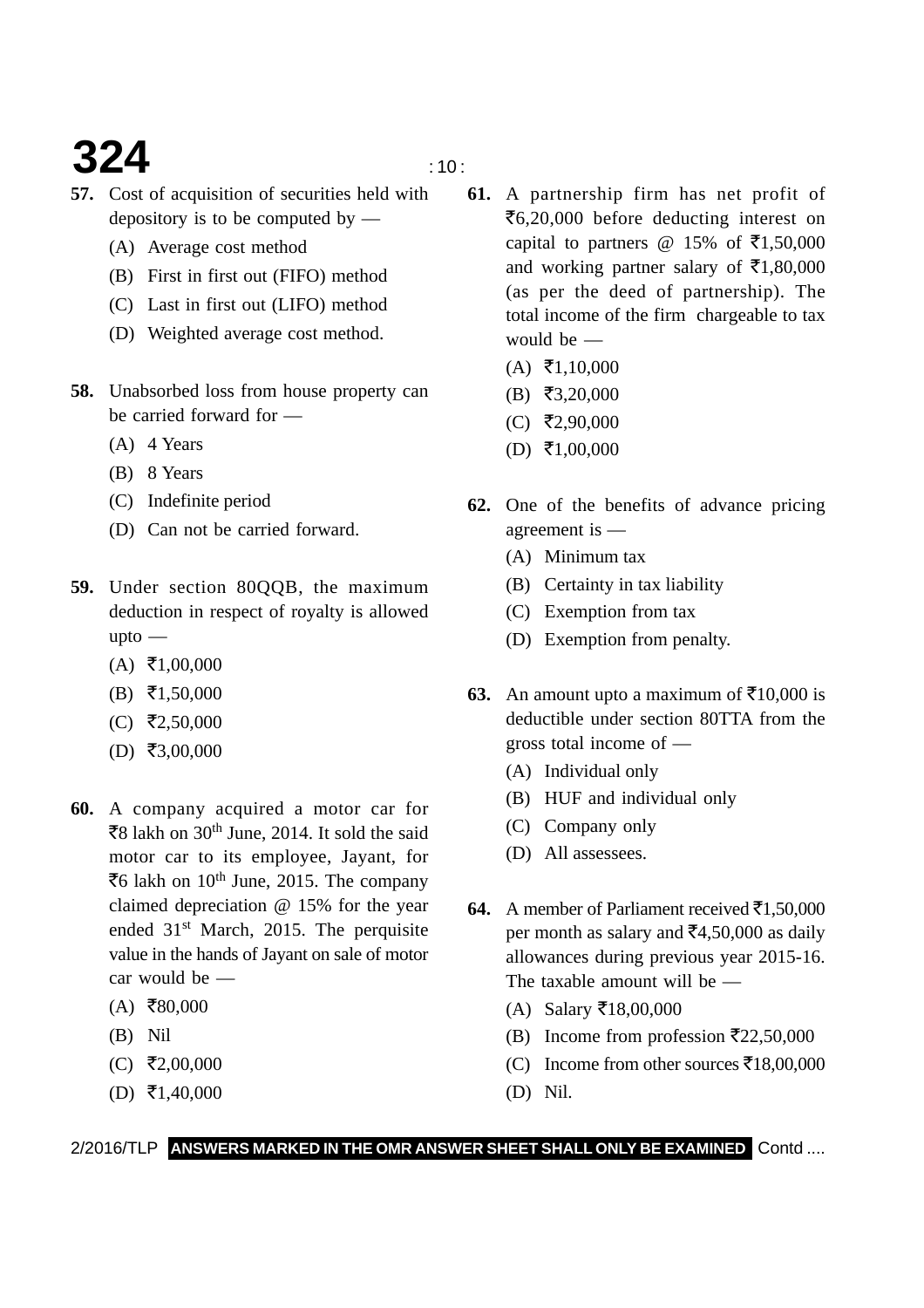- **65.** Murali received  $\bar{\mathbf{z}}$ 1 lakh from the HUF of which he is a coparcener. The HUF consists of four coparceners including his father who is the Karta of the HUF. The amount paid was by way of debit to the capital account of HUF engaged in textile business. Is the amount of receipt chargeable to tax —
	- (A) Yes, full amount is taxable
	- (B) 50%, *i.e.*, ₹50,000 is taxable
	- (C) Nil, *i.e.*, it is exempt from tax
	- (D) 25%, *i.e.*, ₹25,000 is taxable.
- **66.** If a payee eligible for commission exceeding ₹5,000 does not furnish his PAN to the payer, tax is deductible at source at —
	- (A) Nil rate
	- (B) 20%
	- (C) 10%
	- (D) 30%.
- **67.** Long-term capital gains on sale of a long-term capital asset in October, 2015 is ₹105 lakh. The assessee invested ₹50 lakh in REC bonds in March, 2016 and ₹55 lakh in NHAI bonds in May, 2016. The amount of exemption eligible under section 54EC is —
	- (A) Nil
	- (B) ₹50 lakh
	- (C) ₹55 lakh
	- $(D)$  ₹105 lakh.
- **68.** The municipal value of a property is ₹2,10,000; fair rent is ₹1,90,000; standard rent is  $\bar{\tau}$ 1,80,000 and the actual rent is  $\mathbf{F}2,40,000$ . The gross annual value of the property would be —
	- $(A) \space \overline{\mathbf{5}}1,80,000$
	- $(B) \t{5}$  (B)  $\t{5}$  (B)
	- $(C)$  ₹2,40,000
	- $(D)$  ₹2,10,000
- **69.** Ekta (Pvt.) Ltd., engaged in manufacturing activity, acquired new plant and machinery for ₹100 lakh for its manufacturing unit located in Bihar. The acquisition and use was from 1<sup>st</sup> June, 2015. The assessee is eligible for additional depreciation of —
	- $(A)$  ₹30 lakh
	- (B)  $\overline{5}20$  lakh
	- (C) ₹35 lakh
	- $(D)$  ₹10 lakh.
- **70.** An association of persons (AOP) has paid tax at the maximum marginal rate. Yash, a member of AOP received  $\bar{z}$ 1 lakh as his share income. Such income is chargeable to tax in his assessment  $@ =$ 
	- (A) 10%
	- (B) Nil
	- (C) 30%
	- (D) 20%.

2/2016/TLP **ANSWERS MARKED IN THE OMR ANSWER SHEET SHALL ONLY BE EXAMINED** P.T.O.

## : 11 : **324**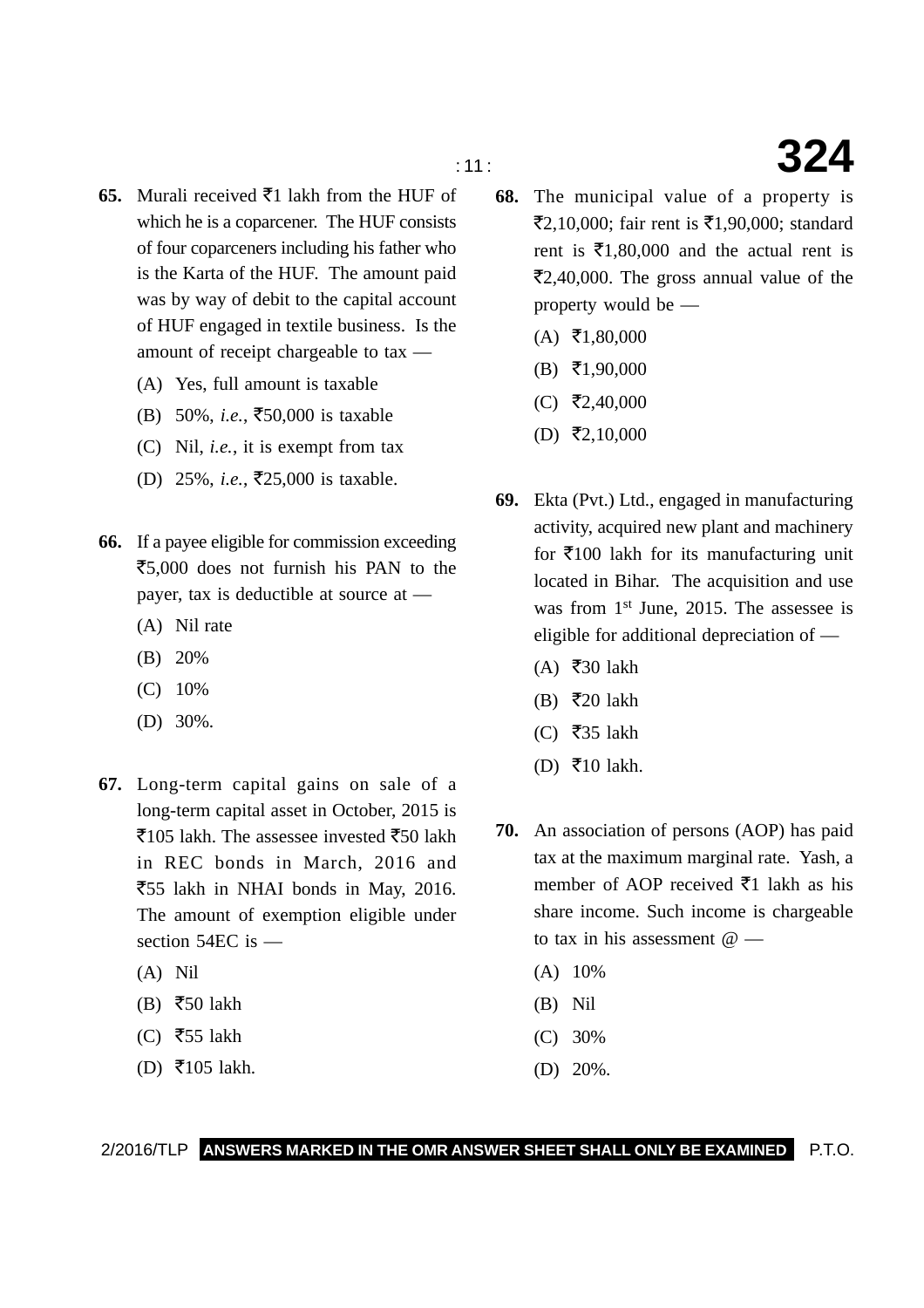# **324**  $\frac{1}{2}$

### **PART–B**

- **71.** As per section 66E of the Finance Act, 1994 'declared services' include —
	- (A) Services by RBI
	- (B) Services relating to agricultural activities
	- (C) Services by way of transportation of goods
	- (D) Renting of immovable property.
- **72.** Service tax is applicable all over India except in the State of —
	- (A) Delhi
	- (B) Jammu and Kashmir
	- (C) Haryana
	- (D) Punjab.
- **73.** A resident welfare association formed on 1<sup>st</sup> June, 2015 received ₹6,000 per month per member as contribution. The aggregate receipts up to March, 2016 were  $\bar{\mathfrak{e}}$ 12 lakh. It paid service tax on telephone bills  $\bar{\mathfrak{r}}2,000$ and service tax on AMC for generator ₹3,000. The net service tax liability @ 14% to the welfare association would be —
	- (A) Nil
	- $(B) \; \bar{=} \; 28,000$
	- $(C)$  ₹23,000
	- $(D) \ \overline{\mathbf{5}}1,68,000$
- **74.** Where the location of recipient of service is not traceable, the location of service for the purpose of service tax would be —
	- (A) New Delhi
	- (B) Jammu and Kashmir
	- (C) The location of service provider
	- (D) None of the above.
- **75.** An application for registration under service tax must be submitted in Form No. ST-1 on becoming liable to pay service tax within —
	- (A) One week
	- (B) 15 Days
	- (C) 30 Days
	- (D) Four weeks.
- **76.** The superintendent of central excise must issue certificate of registration under service tax within 7 days of receipt of application in —
	- (A) Form No. ST-5
	- (B) Form No. ST-2
	- (C) Form No. ST-3
	- (D) Form No. ST-4.
- **77.** If the payment of service tax is delayed by 4 months, the rate of interest applicable for the delayed payment is —
	- (A) 18% per annum
	- (B) 12% per annum
	- (C) 30% per annum
	- (D) 24% per annum.
- **78.** A service provider received payment in advance and paid service tax also. Subsequently, after rendering 50% of the service, the relationship with service receiver got terminated. The excess service tax paid earlier is eligible for adjustment if —
	- (A) The assessee has closed his business
	- (B) The recipient has closed his business
	- (C) The assessee has refunded the amount along with service tax
	- (D) The assessee has entered into legal dispute.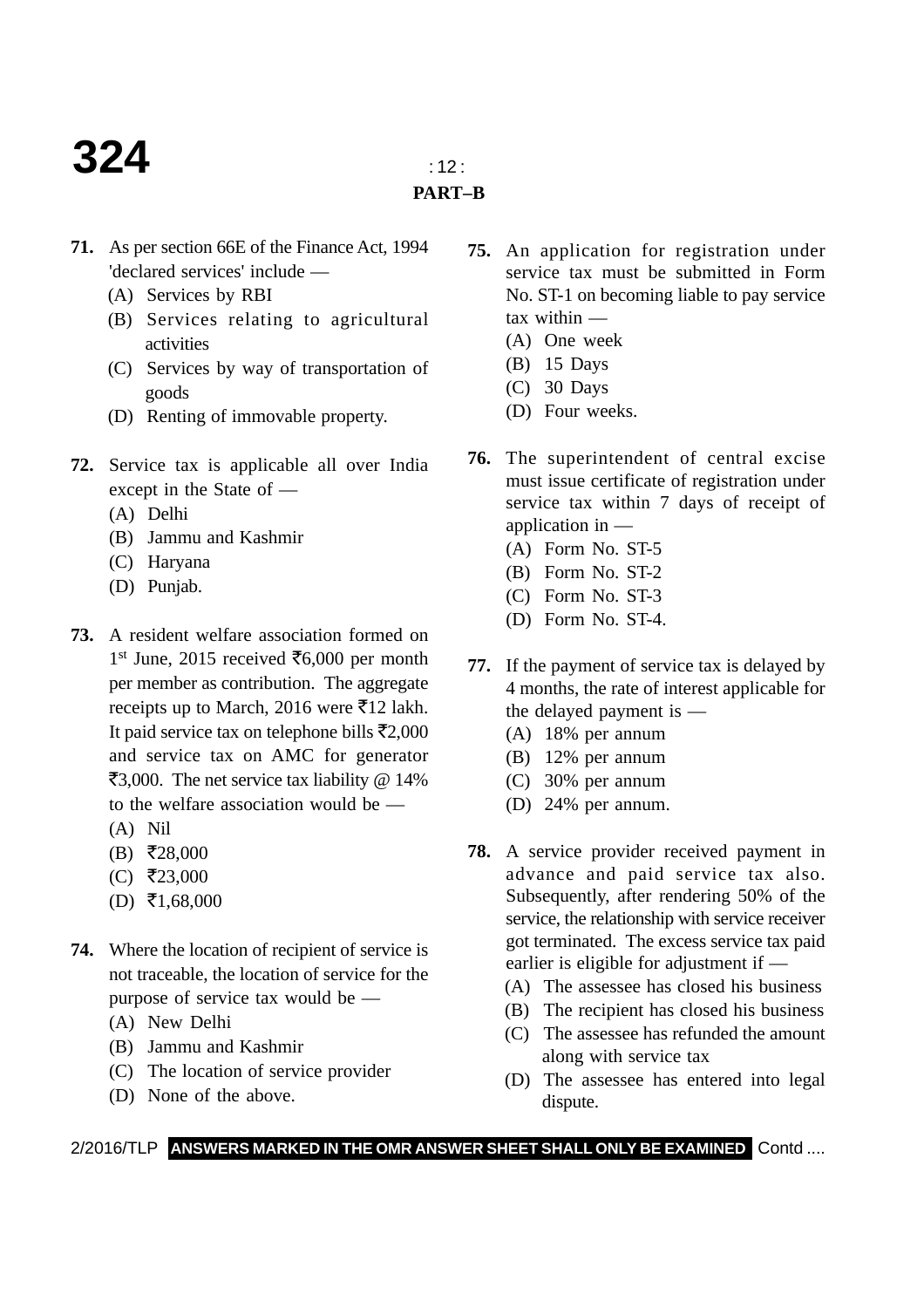- **79.** In case of corporates, the due date for payment of service tax is —
	- (A)  $6<sup>th</sup>$  day of immediately following calendar month
	- (B)  $6<sup>th</sup>$  day of the month following the respective quarter
	- (C)  $5<sup>th</sup>$  day of the month following calendar month
	- (D)  $5<sup>th</sup>$  day of the month following the respective quarter.
- **80.** A service provider rendering services in multiple locations must apply for separate registration —
	- (A) When they are spread over various **States**
	- (B) To minimise service tax liability
	- (C) When there is no centralised accounting system
	- (D) To avail basic exemption limit for each location.
- **81.** A small service provider is not liable to pay service tax unless the value of services in a financial year exceeds —
	- $(A)$  ₹5,00,000
	- $(B)$  ₹9,00,000
	- $(C)$  ₹10,00,000
	- $(D)$  ₹15,00,000
- **82.** If a service is received outside India but consumed in India, it will be —
	- (A) Taxable in India
	- (B) Taxable outside India
	- (C) Not taxable
	- (D) Taxable at concessional rate.
- **83.** In VAT regime, zero rating means
	- (A) Zero per cent rate of VAT
	- (B) Exempted from VAT
	- (C) Rate not declared by State
	- (D) All of the above.
- **84.** Under the scheme of VAT, tax credit is available for purchases made from —
	- (A) Unregistered dealer
	- (B) Registered dealer under composition scheme
	- (C) Outside the State
	- (D) Registered dealer in the State.
- **85.** When goods purchased within the State with VAT rate of 13.5% are transferred to branch office in another State, the eligible input tax credit for the goods transferred would be —
	- (A) 13.5%
	- (B) 4%
	- (C) 10%
	- (D) 11.5%.
- **86.** VAT is levied by
	- (A) Central Government
	- (B) State Government
	- (C) Both Central and State Government
	- (D) Either Central or State Government.

2/2016/TLP **ANSWERS MARKED IN THE OMR ANSWER SHEET SHALL ONLY BE EXAMINED** P.T.O.

: 13 : **324**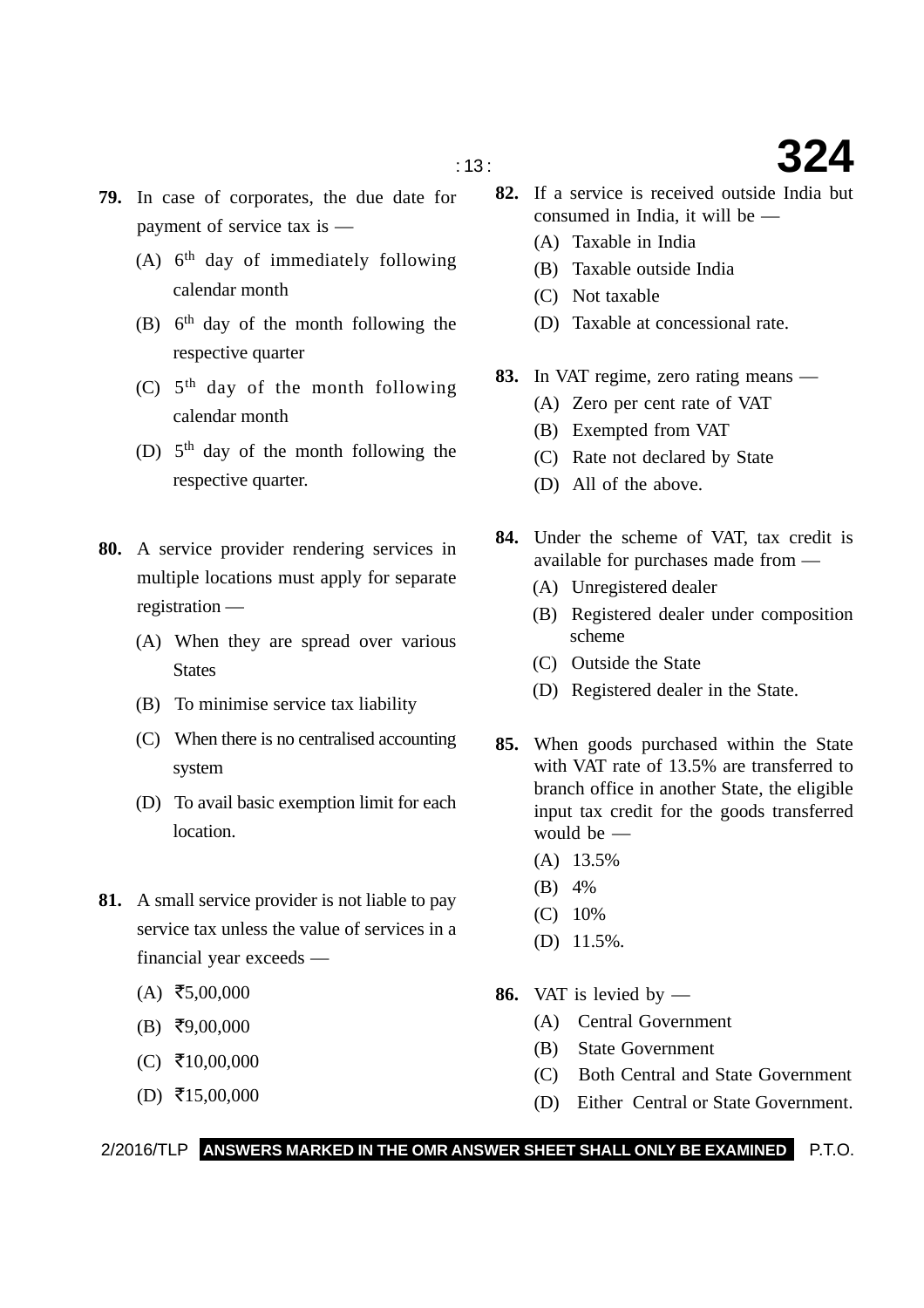# **324**  $\frac{14}{14}$

- **87.** A dealer in Chennai purchased goods from a dealer in Mysore for  $\overline{570,000}$  and paid central sales tax @ 2% being  $\bar{\mathfrak{F}}1,400$ . The goods purchased were used for manufacture of a commodity liable for VAT at 14.5%. The dealer at Chennai is eligible for input tax credit of —
	- $(A)$  ₹1,400
	- $(B)$  $\bar{x}$ 1,000
	- (C) Nil
	- $(D)$  ₹9,800
- **88.** VAT payable on the sale of goods is  $\mathfrak{F}_{6,87,500}$ . The dealer is entitled to avail tax credit on purchase of material costing -10,40,000 (inclusive 4% VAT). The net amount of VAT payable by the dealer is —
	- $(A)$  ₹6,47,500
	- $(B) \; \bar{=} \; 6,45,900$
	- $(C)$  ₹6,87,500
	- (D) Nil.
- **89.** A dealer imported raw material costing -12,00,000 inclusive of import duty at 20% rate. He also made purchases locally in the State costing  $\bar{\bar{\mathcal{F}}}$ 1,04,000 inclusive of 4% VAT. Both the materials were sold at 10% profit on cost and VAT payable by the dealer is 4% on turnover. The dealer is liable to pay VAT amounting to —
	- $(A)$  ₹57,200
	- $(B)$  ₹55,000
	- $(C)$  ₹53,200
	- $(D)$  ₹32,200

- **90.** VAT is a
	- (A) First stage tax
	- (B) Last stage tax
	- (C) Multi-stage tax
	- (D) Single stage tax as per the option of the assessee.
- **91.** A unit in SEZ availed taxable service from a service provider. The value of taxable service is  $\overline{5}2,40,000$ . The entire service is consumed inside the unit in SEZ. The service tax payable by the unit to the service provider is —
	- $(A)$  ₹33,600
	- $(B)$  ₹28,800
	- (C) Nil
	- $(D) \; \bar{=} 16,800$
- **92.** In 1994, the service tax was levied by the Union Government as per Article 246 of the Constitution of India *vide* —
	- (A) Entry 94 of the Union List
	- (B) Entry 95 of the Union List
	- (C) Entry 96 of the Union List
	- (D) Entry 97 of the Union List.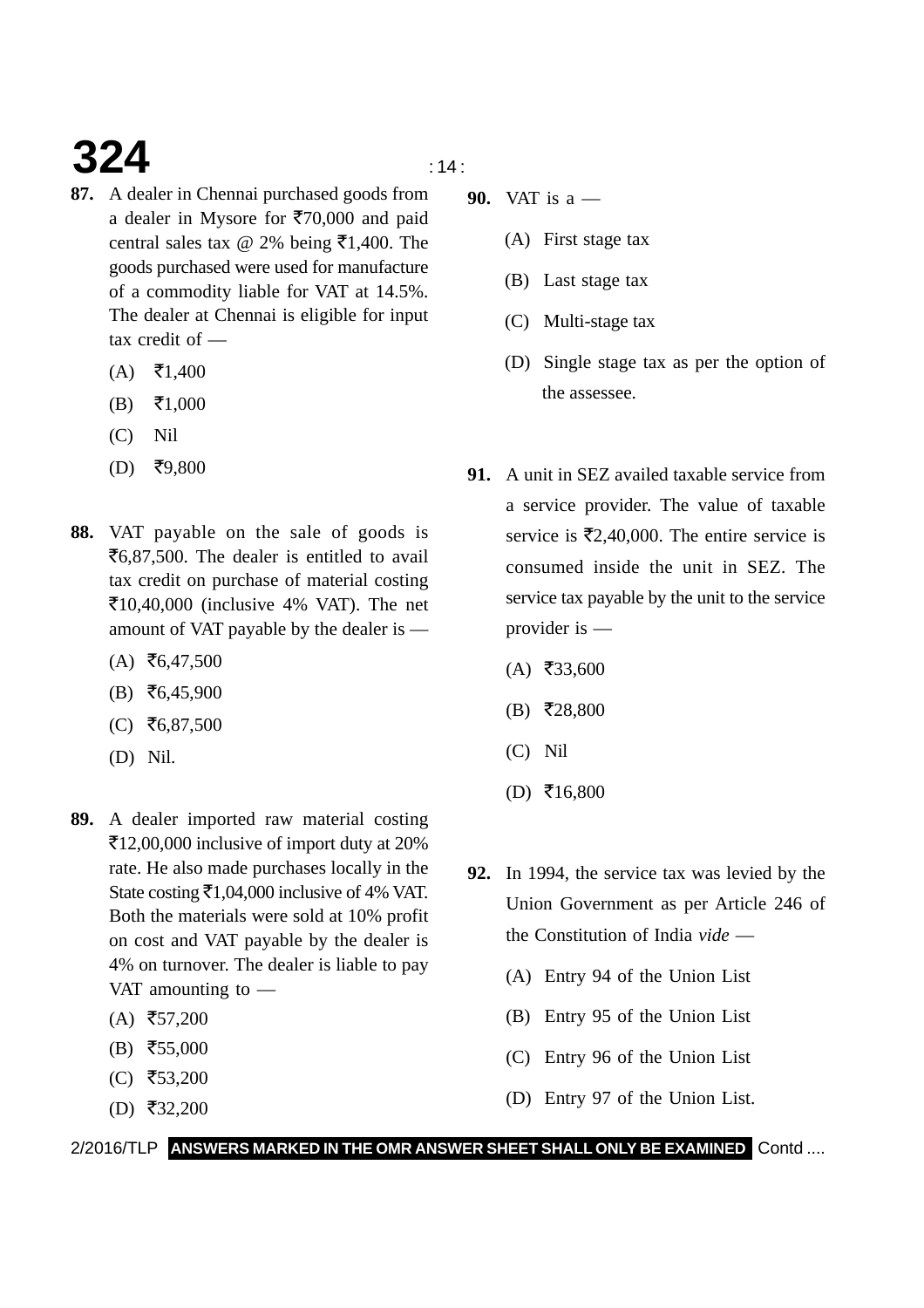- **93.** The amount of service tax, interest penalty and fine, *etc*. shall be rounded off to the nearest —
	- (A) One rupee
	- (B) Five rupees
	- (C) Ten rupees
	- (D) One hundred rupees.
- **94.** If an input service distributor fails to obtain registration under section 77(1)(a) of the Finance Act, 1994, he would be liable to penalty upto —
	- $(A)$  ₹5,000
	- $(B) \quad \text{I}0,000$
	- $(C)$  ₹20,000
	- $(D)$  ₹50,000
- **95.** A person applying for registration under service tax shall pay a registration fee of —
	- $(A)$  ₹500
	- $(B) \t{5}1,000$
	- $(C)$  ₹5,000
	- (D) Nil.
- **96.** Rule of reverse charge is not applicable in case of —
	- (A) Services by an insurance agent
	- (B) Services provided by goods transport
	- (C) Services of recovery agents
	- (D) Services of Company Secretaries.
- : 15 : **324**
	- **97.** A small service provider completed his service on 20<sup>th</sup> August, 2015, raised invoice on 30th September, 2015 and received the amount on 10th October, 2015. The point of taxation for the service rendered is —
		- $(A)$  10<sup>th</sup> October, 2015
		- (B) 30th September, 2015
		- (C)  $31<sup>st</sup>$  August, 2015
		- (D) 20th August, 2015.
	- **98.** When a service provider who is required to pay service tax electronically fails to pay the tax electronically, he can be subjected to a penalty of —
		- $(A) \; \bar{=} \; 1,000$
		- $(B) \; \bar{=} \; 2,000$
		- $(C)$  ₹5,000
		- $(D)$  ₹10,000
	- **99.** A dealer has opted for composition scheme and paid input VAT of  $\text{\textsterling}40,000$ . The amount of input VAT credit available to the dealer would be —
		- $(A)$  ₹40,000
		- $(B) \; \bar{=} \; 20,000$
		- (C) Nil
		- $(D)$  ₹10,000
	- **100.** If the last day of payment of service tax is a public holiday, payment can be made —
		- (A) On the previous working day
		- (B) On the immediately next working day
		- (C) Any day in the next week
		- (D) Both (A) and (B) above.